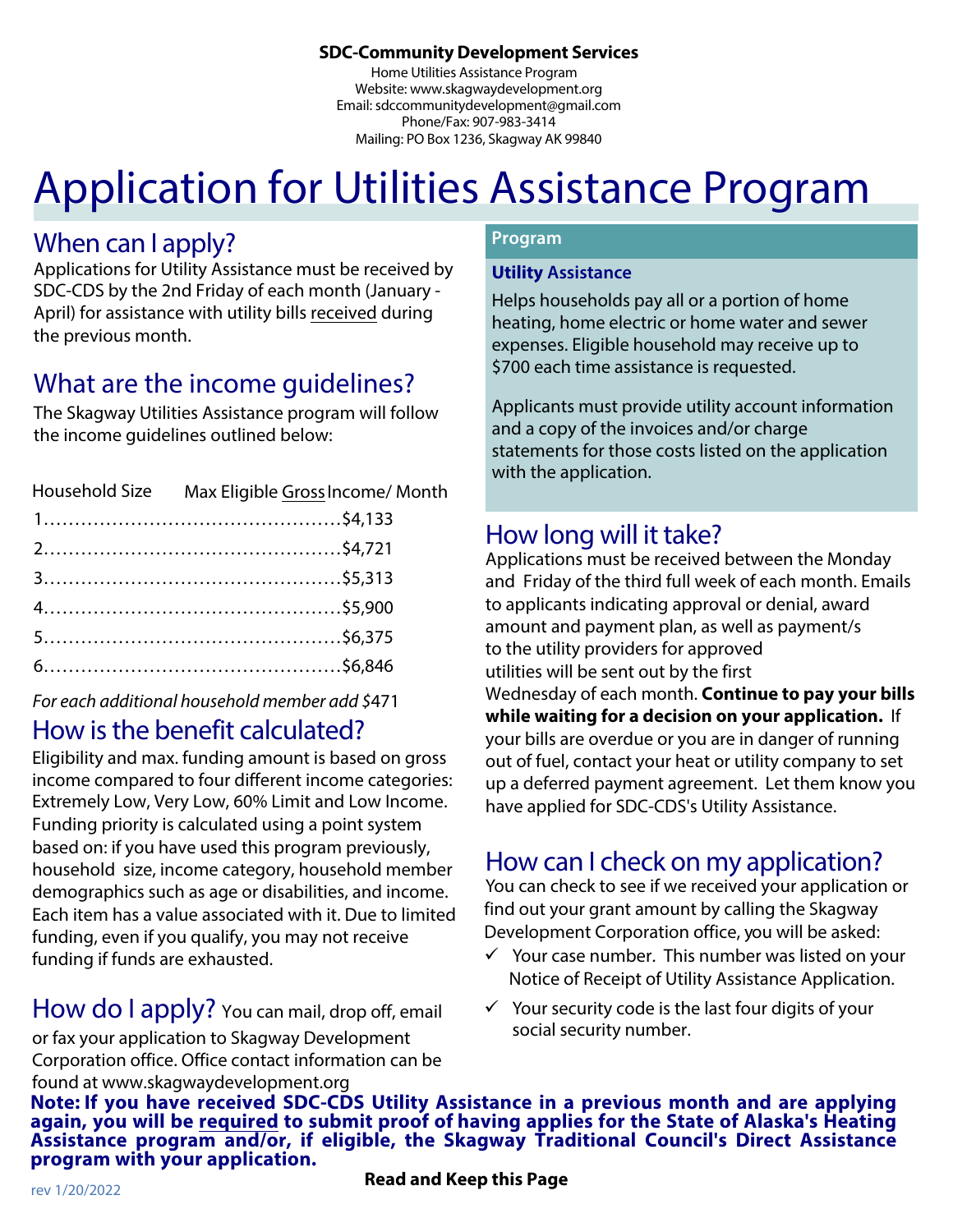#### How often can I receive Utility Assistance?

You can receive utility assistance benefits each month the program is offered. Note that funding is limited each month and though you may be determined eligible to receive it, you may not receive funds due to exhausted funds.

#### Are the benefits sent directly to me?

Unless the utility expense is included in your rent, your benefit is paid directly to your heat vendor, water/sewer vendor and/or electric company and credited to your account.

#### Can I apply for Utility Assistance if my a utility is included in my rent?

If a utility is included in your rent, you may qualify for Utility Assistance. Please include a copy of your lease and your latest rent payment receipt showing the cost of included qualifying utilities.

### Do I qualify if I live in Section 8 or subsidized rental housing?

Utility Assistance: If all utilities are included in your rent, you do not qualify for Utility Assistance. If you live in subsidized housing and pay for your heat, electric or water/sewer, you **may** qualify for utility assistance. If you receive a utility allowance, your benefit will be reduced.

### Can I apply for Utility Assistance if I do not live in the home?

No. You must be currently living in the home to qualify.

#### How do I report income? (Please provide proof of all income with your application.)

List all your income received the month prior to the date we receive your application including wages and/or additional income sources for the month prior. Without proof, your application may be delayed or denied. Acceptable proof includes wage stubs showing: Check date, gross income and year-to-date figures, an employer work statement (Form B) or signed letter from your employer. Year-end statements or award letters are required for Social Security and retirement benefits. Bank statements are not adequate proof. If you are a self-employed, or work a variable schedule, go to Form C or A to determine your income.

### Do I report my Social Security Benefits?

As part of a household's anticipated income, SS income is counted towards your eligibility for Utility Assistance.

### Do I report my Unemployment Benefits?

As part of a household's anticipated income, UI income is counted towards your eligibility for Utility Assistance, this includes both State unemployment and unemployment offered by the Municipality of Skagway.

#### What if I have a disconnect notice or am out of heat or Electricity?

If you have run out of heat or electricity or have a notice that you will be disconnected in 48 hours, contact your utility company immediately to see if you can make payment arrangements. If they cannot make an arrangement with you, you may get emergency processing if you send in a complete application and attach copies of your disconnect notice, home heating and electricity bills, and proof of income for all household members. Your application will be reviewed for emergency processing. If you do not meet the expedite criteria, your application will be processed in the date order it was received.

#### Can I transfer or share my benefit?

Once you have received your benefit, it cannot be transferred unless you have moved to an area that is served by a different heat/electric company. Contact our office if you move so we can help you transfer your benefit. In addition,

You cannot sell, barter or share your benefit. The benefit is for your household only. If you are unable to pick up your oil and want to designate another person do to so, you must make that request to the vendor, in writing, stating the date, name of person picking up the fuel, how much fuel is to be picked up, and that the fuel is for your home. Sign the letter. The person picking up fuel must provide ID to prove they are the person you designated.

#### Is Income based on gross or net values?

Income is calculated based on Gross, not net payment values. Gross income is an individual's total earnings (from wages, self employment, and other income sources) before taxes or other deductions. This includes income from all sources, not just employment, and is not limited to income received in cash

#### Does this assistance count as income?

Most likely, yes but neither SDC or SDC-CDS staff can provide financial advice. If you receive or plan to apply for other assistance programs that base assistance on income levels, you are advised to check with them before applying for the SDC-CDS Utility Assistance Program. SDC-CDS is a 501(c)3 non-profit. **Read and Keep this Page** rev 1/20/2022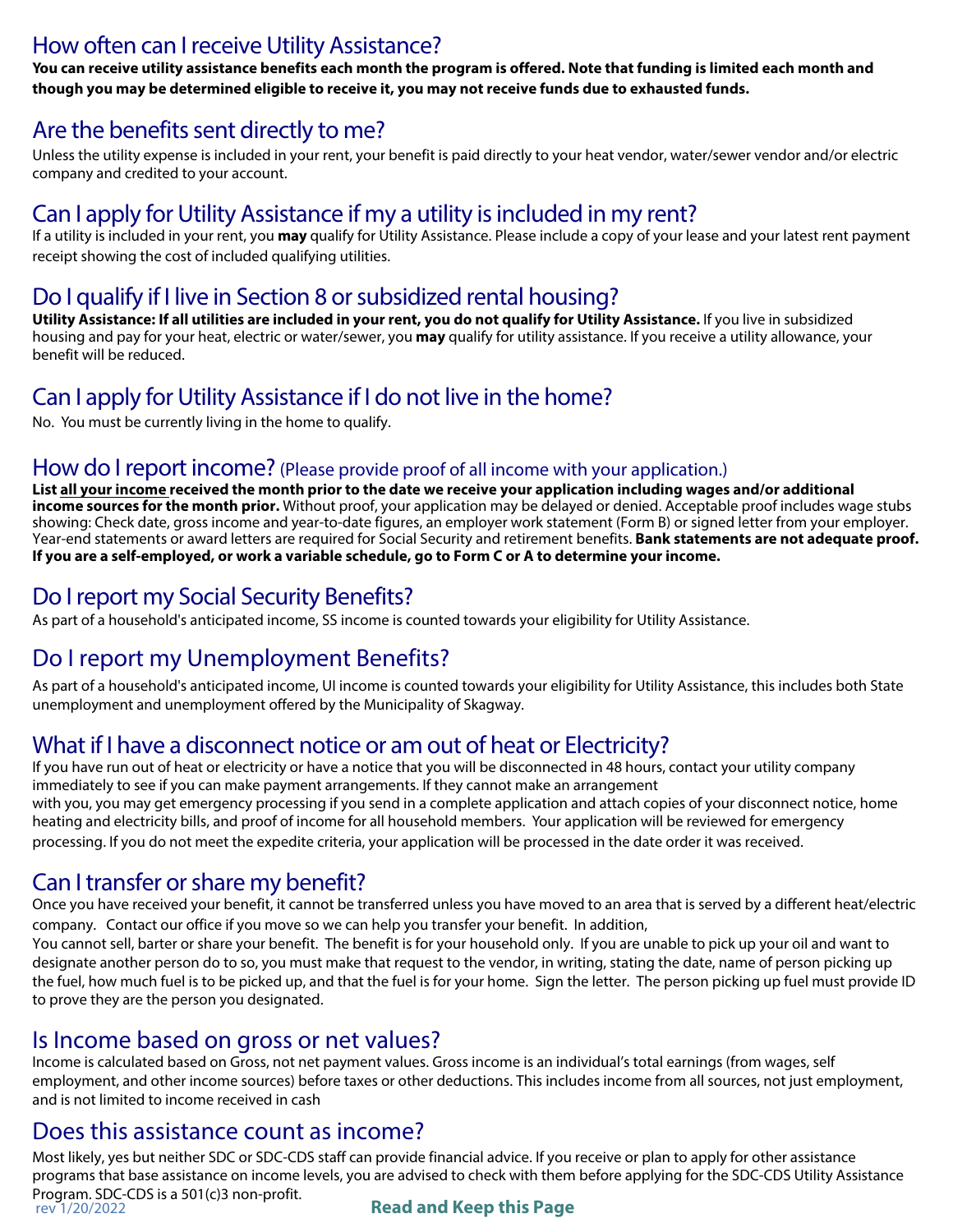### How do I avoid delays?

<u>Providing all the information requested (no additional) on the application will avoid delays.</u>

- Complete (print carefully), sign and date the application, and send it in immediately.
- Attach copies of pay stubs of current employers received in the month before we receive your application for anyone in the household who worked. If you cannot locate all of your pay stubs, have your employer(s) fill out Form B.
- If you have been self-employed, provide an itemized listing of all business related income and expenses received during the last month using Form A.
- Provide a copy of your ID (Example: social security card, license, state ID, BIA/Tribal enrollment card, passport)
- Attach copies of your most recent heat, sewer/water and electricity bill(s). You must show a cost to be eligible.
- If heat, electricity or water/sewer is included in your rent, attach a copy of your rental agreement and most recent rent receipt showing the item/s are included in your rent.
- Attach a copy of your disconnect notice if it is within 48 hours and you are requesting emergency processing.
- If you live in Section 8 or subsidized housing, attach a copy of your rental housing worksheet.
- It is your responsibility to provide all required documentation to process your application.

#### Can I pick my own vendor or do I have to use an approved vendor?

Due to the limited service options in Skagway, you may pick your own vendor.

#### What if I need assistance with my application?

If you need help with your application, the SDC staff is available to help and can be reached at sdcprograms@aptalaska.net or 907-983-3414.

### Is Internet and/or telephone a qualifying utility?

For this program, no. Due to limited funding, utilities have been limited to heat, electric and water/sewer.

#### What is the maximum amount a house might be eligible for?

The maximum amount a household may receive is \$700 each month assistance is requested. This amount is reduced depending on the Gross Income of the household and is as follows: Extremely Low Income= Max. \$700; Very Low Income = Max \$630; 60% Limit Income= Max.  $$560$  & Low Income = Max  $$490$  in assistance. The determined max assistance amount

will be fully applied to the indicated primary need. Any leftover funds of an award amount will be applied to the applicant's secondary and tertiary utility need until funds have been exhausted. Credits will not be placed on accounts for an amount greater than the combine costs of the listed utility expenses.

#### If I need continued assistance, do I have to reapply each month the program is offered?

Yes. An application is needed by 5pm on the 3rd Friday of each month to be considered for that months assistance.

#### Can I receive SDCCDS Utility Assistance for utility costs I am already receiving Federal, State, local, tribal or other private assistance to cover?

No. If you are currently receiving assistance from a separate source to cover your residential water/sewer, heat and/or electricity costs for the month you are applying for Skagway Utility Assistance, you cannot receive Skagway Utility Assistance for that utility expense. You may still receive utility assistance for the Skagway Utility Assistance program for other costs not covered by a second program.

#### Would you like to lower the cost of heating your home?

Weatherization programs may be able to help lower your heating cost by installing energy efficient improvements. For your local weatherization program go to https://www.ahfc.us/efficiency/energy-programs/weatherization/ or call:

| <b>Phone</b> | <b>Weatherization provider</b>     | Service area                                   |
|--------------|------------------------------------|------------------------------------------------|
| 800-478-8080 | Alaska Community Development Corp. | Mat-Su, Kenai-Penn, Copper River, Kodiak       |
| 907-452-5323 | Interior Weatherization            | Interior Alaska                                |
| 800-478-7227 | RurAL Cap Statewide                | Anchorage, Juneau, western and northern Alaska |
| 907-279-2511 | RurAL Cap Anchorage                | Southeast Alaska except Juneau                 |

#### rev 1/20/2022 **3FBEBOE, 19th STATE STATE STATE STATE STATE STATE STATE STATE STATE STATE STATE STATE STATE STATE**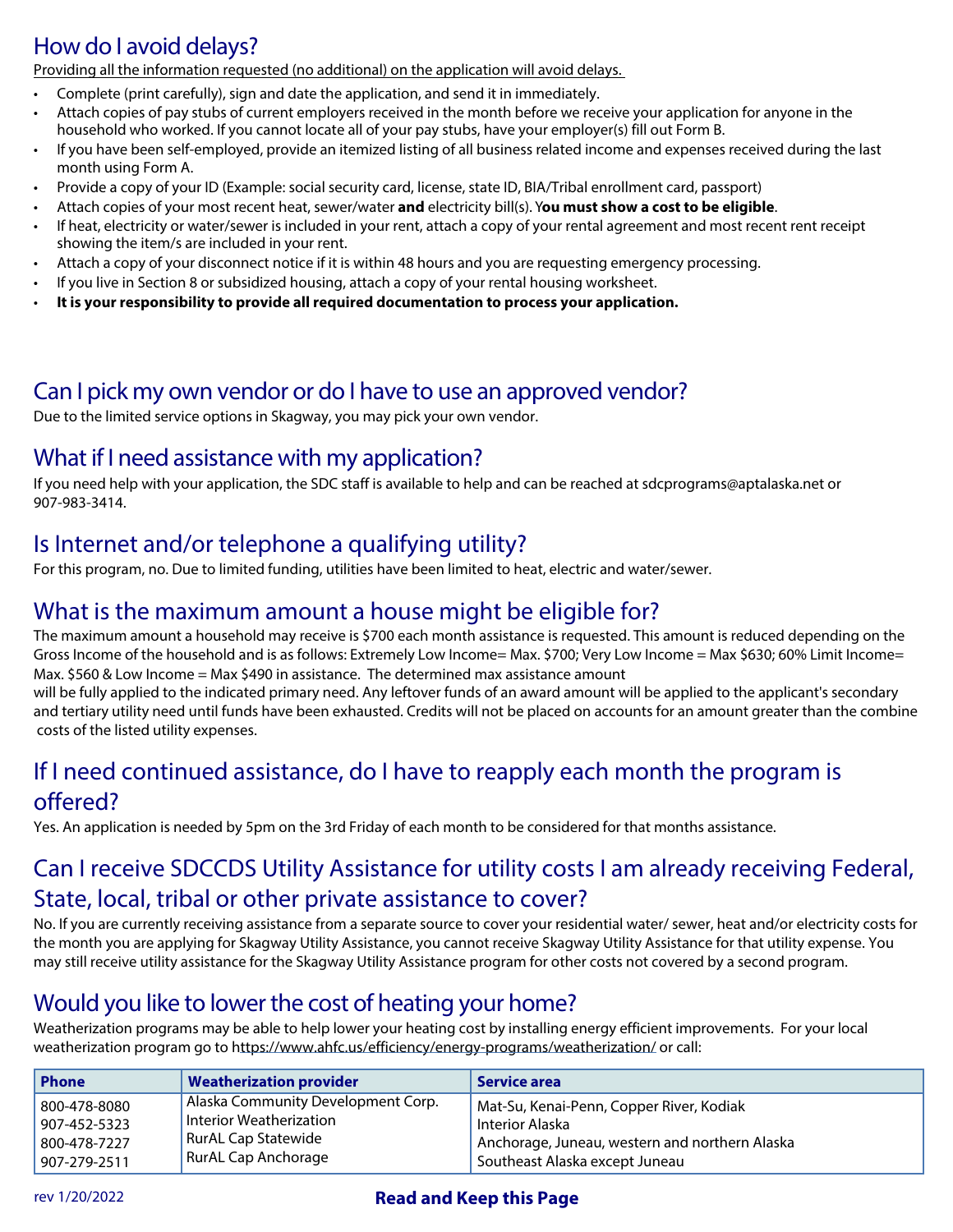# **Your Rights and Responsibilities**

#### What if I disagree with your decision?

Any person whose application is denied or not acted upon with reasonable promptness, or whose benefits are reduced or terminated, has a right to an appeal. You must request an appeal in writing with the SDC's Executive Director. Appeal requests must be made within 5 days after you are emailed a notice of a decision on your Utility Assistance case.

#### How are my rights protected?

No person who is residing within the Borough of Skagway between December 15, 2021 - April 30, 2022, on the ground of race, color, national origin, or disability, shall be excluded from participation or be denied the benefits of this assistance. If you feel you have been discriminated against, you may file a complaint with the Skagway Development Board of Directors.

#### Do I need to tell you if something changes?

Yes. Not having current information may delay your benefit. It is very important that you report changes in your address, phone number or in household members moving into or out of the home within 10 days. Report changes to the SDC-CDS Utility Assistance program at 1-907-983-3414.

#### What happens if I do not follow the rules?

You may be prosecuted if you knowingly give false or incorrect information to try to get utility assistance benefits you are not eligible for, or to help someone else get benefits for which they are not eligible.

It is illegal to sell, barter or trade any heating fuel purchased with heating assistance benefit dollars. If you break these rules, you may be prosecuted and will have to repay the benefits.

# **Release of Information**

Your signature on this application gives the Skagway Development Corporation-Community Development Services permission to ask for:

- o Information about your finances; and
- o Information about your utility costs and usage and billing history with your utility vendor/s (including the

Municipality of Skagway in regards to water and sewer.

This information is only used in the administration of the Utility Assistance program and will not be released to any other person or agency outside of the Skagway Development Corporation-Community Development Corporation except when requested by the applicant in order to share information with another agency on your behalf as it relates to your utility assistance application and benefits.

The people or organizations that may be contacted on your behalf include, but are not limited to: heating and electric companies, the Alaska Housing Finance Corporation, Department of Labor and Workforce Development, Department of Law, Department of Military and Veterans Affairs, Department of Corrections, Department of Revenue, U.S. Immigration Services, employers, landlords, Native corporations, private individuals, Social Security Administration, and tax assessors.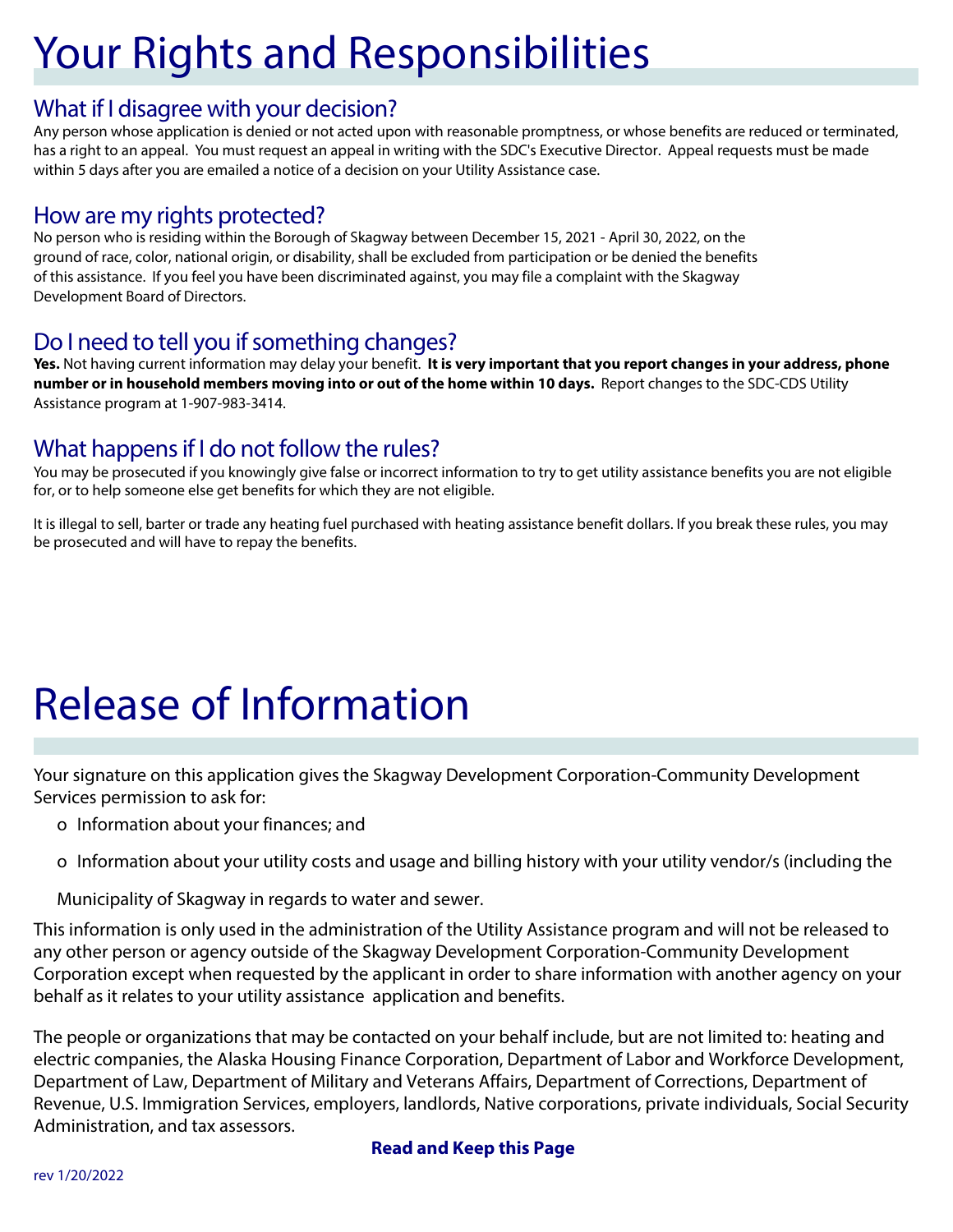# **Application for Utility Assistance**

**Office Use Only** 

#### 1. Which program are you applying for? (Check what is applicable)

- $\Box$  Utility Assistance to pay a portion of home heating, home electric and/or home water/sewer costs.
- $\Box$  I am requesting expedite processing, available after February 1, and have completed the questions below.
	- A. Are you out of fuel or is your electricity or natural gas service or water/sewer service CURRENTLY SHUT OFF?  $\Box$  Yes  $\Box$  No (If No, go to question 2). If you answered YES you must include proof of your account and vendor with this application.
	- B. Do you expect to be out of fuel (oil/propane/wood) or to be disconnected from electricity/natural gas/ water/sewer within 48 hours?  $\square$  Yes  $\square$  No If YES, you must include a copy of your shut-off notice showing a scheduled disconnect date within 48 hours of today with this application.
	- **C.** Are your costs for rent/mortgage/utilities more than your monthly gross income?  $\Box$  Yes  $\Box$  No If you answered NO, you DO NOT QUALIFY for expedited processing. Your application will be processed in the order it was received.
	- **D.** Have you included a copy of your shut-off notice?  $\Box$  Yes  $\Box$  No

Only those individuals at risk of losing services may apply for expedited consideration.

# People in Your Household

#### 1. Head of household/ Applying Individual (Please Print)

| Name (First, MI, Last)  |                           |              | Older than 65?<br>$\Box$ Yes | $\square$ No    | <b>Birthdate</b>                                      |
|-------------------------|---------------------------|--------------|------------------------------|-----------------|-------------------------------------------------------|
| <b>Mailing Address</b>  | City                      | <b>State</b> |                              | <b>Zip Code</b> | US Citizen or qualified<br>alien $\Box$ Yes $\Box$ No |
| <b>Physical Address</b> | City                      | <b>State</b> |                              | <b>Zip Code</b> |                                                       |
| Daytime Phone           | Message and/or Cell Phone |              |                              |                 |                                                       |
| Email                   |                           |              |                              |                 | Receive income last month?<br>$\Box$ Yes $\Box$ No    |

\*Please include a copy of a photo ID, Social Security card, BIA card or tribal enrollment card for all adult members of the household.\*

2. Tell us about other people living in your home or are responsible for your utility costs. If you need more space, attach another sheet of paper.

| <b>Household Members</b><br>(First, MI, Last) | <b>Birthdate</b> | Older<br>than $65$ ? | How<br>Related? | US Citizen or<br>legal alien<br>(Yes/No) | Eligible for Tribal<br>Assistance (Yes/No) | Receive<br>income<br>last month? |
|-----------------------------------------------|------------------|----------------------|-----------------|------------------------------------------|--------------------------------------------|----------------------------------|
| <b>Example: Joe D Jones</b>                   | 2/10/74          | N                    | <b>Husband</b>  | Y                                        | N                                          | N                                |
|                                               |                  |                      |                 |                                          |                                            |                                  |
|                                               |                  |                      |                 |                                          |                                            |                                  |
|                                               |                  |                      |                 |                                          |                                            |                                  |
|                                               |                  |                      |                 |                                          |                                            |                                  |
|                                               |                  |                      |                 |                                          |                                            |                                  |
|                                               |                  |                      |                 |                                          |                                            |                                  |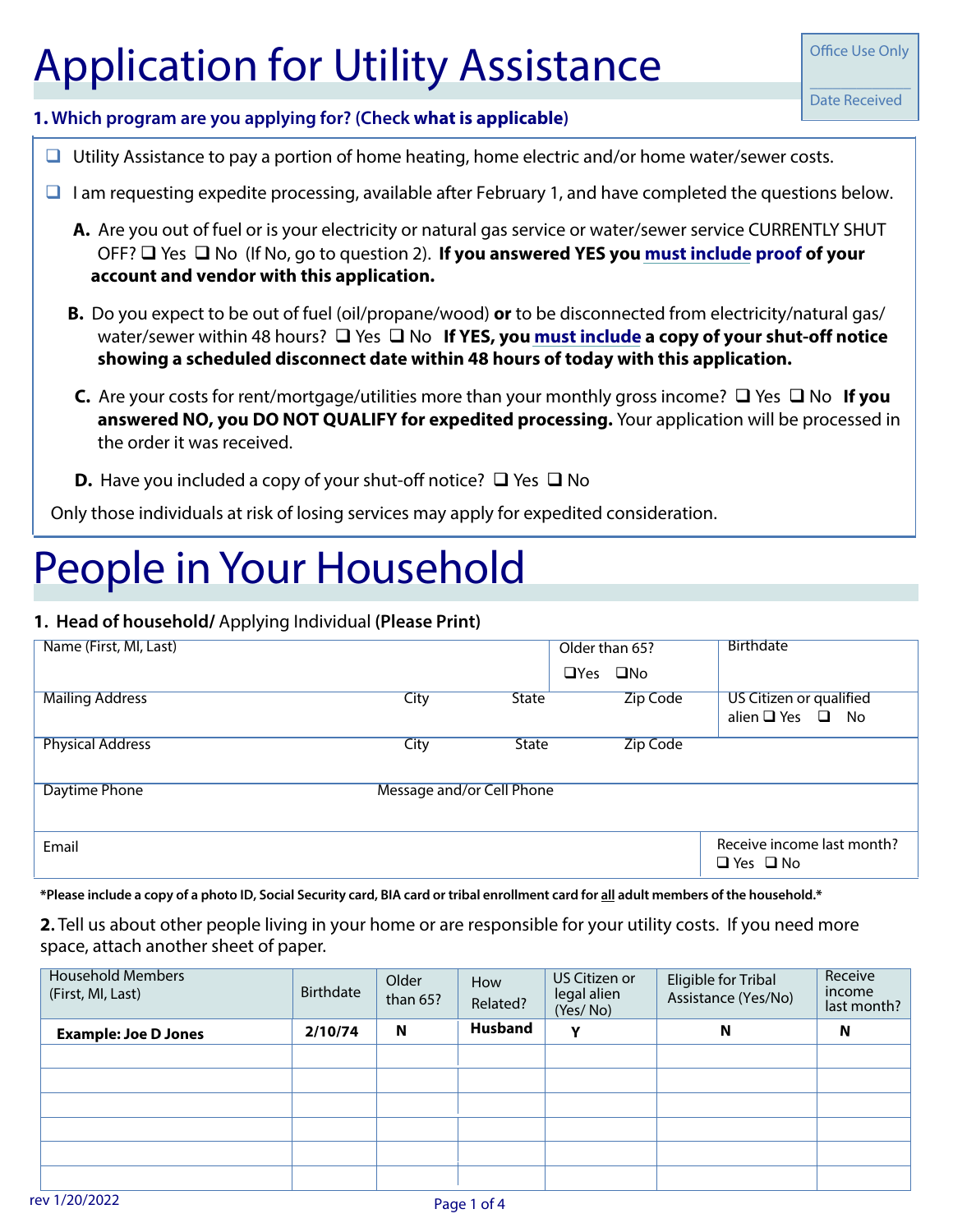3. Are there any other persons living with you at this residence who are not listed above?  $\Box$  Yes  $\Box$  No \*If Yes, list names of other persons living at this residence and describe how rent and utility expenses are shared.

| 4. Are you or anyone in your household Legally Disabled $\Box$ Yes $\Box$ No |  |
|------------------------------------------------------------------------------|--|
|------------------------------------------------------------------------------|--|

5. Has anyone in your household received Utility Assistance from this program already?  $\Box$  Yes  $\Box$  No 6. If YES, what month/s was assistance received?  $\Box$ December  $\Box$ January  $\Box$ February  $\Box$ March

## Questions About Your Residence

7. Are you currently\* residing in Skagway?  $\square$  Yes  $\square$  No \*"Currently Residing" means your primary residential address is Skagway and you have not been/are not absent from Skagway for more than 30 days for any reason other than medical for the last two months prior to having submitted this application.

8. Do you rent or own?  $\Box$  Rent  $\Box$  Own

| How much rent or mortgage do you pay each month? Rent: \$ |  | Mortgage: \$ |
|-----------------------------------------------------------|--|--------------|
|                                                           |  |              |

10. Who pays for your home heat?  $\Box$  Self  $\Box$  Landlord  $\Box$ Other (If other, please explain) @@@@@@@@@@@@@@@@@@

11. Who pays for your electricity? Solf But and lord Dother (If other, please explain) @@@@@@@@@@@@@@@@@@@@@@@@@@@@@@@@@@@@@@@@@@@@@@@@@@@@@@@@@@@@@@@@@@@@@@@@@@@@@@@@@@@@@@@@@@

@@@@@@@@@@@@@@@@@@@@@@@@@@@@@@@@@@@@@@@@@@@@@@@@@@@@@@@@@@@@@@@@@@@@@@@@@@@@@@@@@@@@@@@@@@

@@@@@@@@@@@@@@@@@@@@@@@@@@@@@@@@@@@@@@@@@@@@@@@@@@@@@@@@@@@@@@@@@@@@@@@@@@@@@@@@@@@@@@@@@@

12. Who pays for your water/sewer?  $\Box$ Self  $\Box$ Landlord  $\Box$ Other (If other, please explain) @@@@@@@@@@@@@@@@@@

**Remember, if your heat, water/sewer and/or** electricity is included in your rent, attach a copy of your rental **agreement and your most recent rent receipt or a statement from your landlord showing** the item/s are included in **your rent and the cost of the utility service.**

13. Will you be receiving additional assistance for utility costs from a seperate Federal, State, Local, Tribal or Private program?  $\Box$  Yes  $\Box$  No

14. If yes, for which utility type?  $\Box$  Electricity  $\Box$  Heat  $\Box$  Water/ Sewer

15. Are your housing costs based on a percentage of your income (subsidized or Section 8)? UYes UNo

If YES, attach a copy of your rental housing worksheet and utility allowance breakdown.

16. We may need to contact your landlord or manager to get information to process your application.

-BOEMPSE/BNF@@@@@@@@@@@@@@@@@@@@"EESFTT@@@@@@@@@@@@@@@@@@@@@@@%BZUJNF1IPOF@@@@@@@@@@@@@@

## Tell us the name of your utility company/s

17. In the order you would like them to be paid until your awarded grant funds are exhausted, please Identify utility type and provide Name of Vendor, your Account Number with the Vendor, the Name on Account, and utility<br>Amount of Current Bill: Utility Types: E = Electricity W/S= Water and Sewer H= Heat Utility Types:  $E = E$  lectricity W/S=Water and Sewer H= Heat

| Utility Type | Name of Utility<br>Company | <b>Account Number</b> | Name on Account | Amount of<br><b>Current Bill</b> |
|--------------|----------------------------|-----------------------|-----------------|----------------------------------|
| a.           |                            |                       |                 |                                  |
| b.           |                            |                       |                 |                                  |
| r            |                            |                       |                 |                                  |
| d            |                            |                       |                 |                                  |

You must attach copies of your most recent heating, water/sewer and/or electric bill for utility costs being included in this application. If you heat with wood, you must attach at least \$200 in vendor receipts for wood purchased to heat your home or receipts for wood cutting supplies such as a saw, chain saw blades, or two-cycle oil if you cut your own wood.

@@@@@@@@@@@@@@@@@@@@@@@@@@@@@@@@@@@@@@@@@@@@@@@@@@@@@@@@@@@@@@@@@@@@@@@@@@@@@@@@@@@@@@@@@@@@@

18. If your account for fuel, electric, or water/sewer is in someone else's name, please explain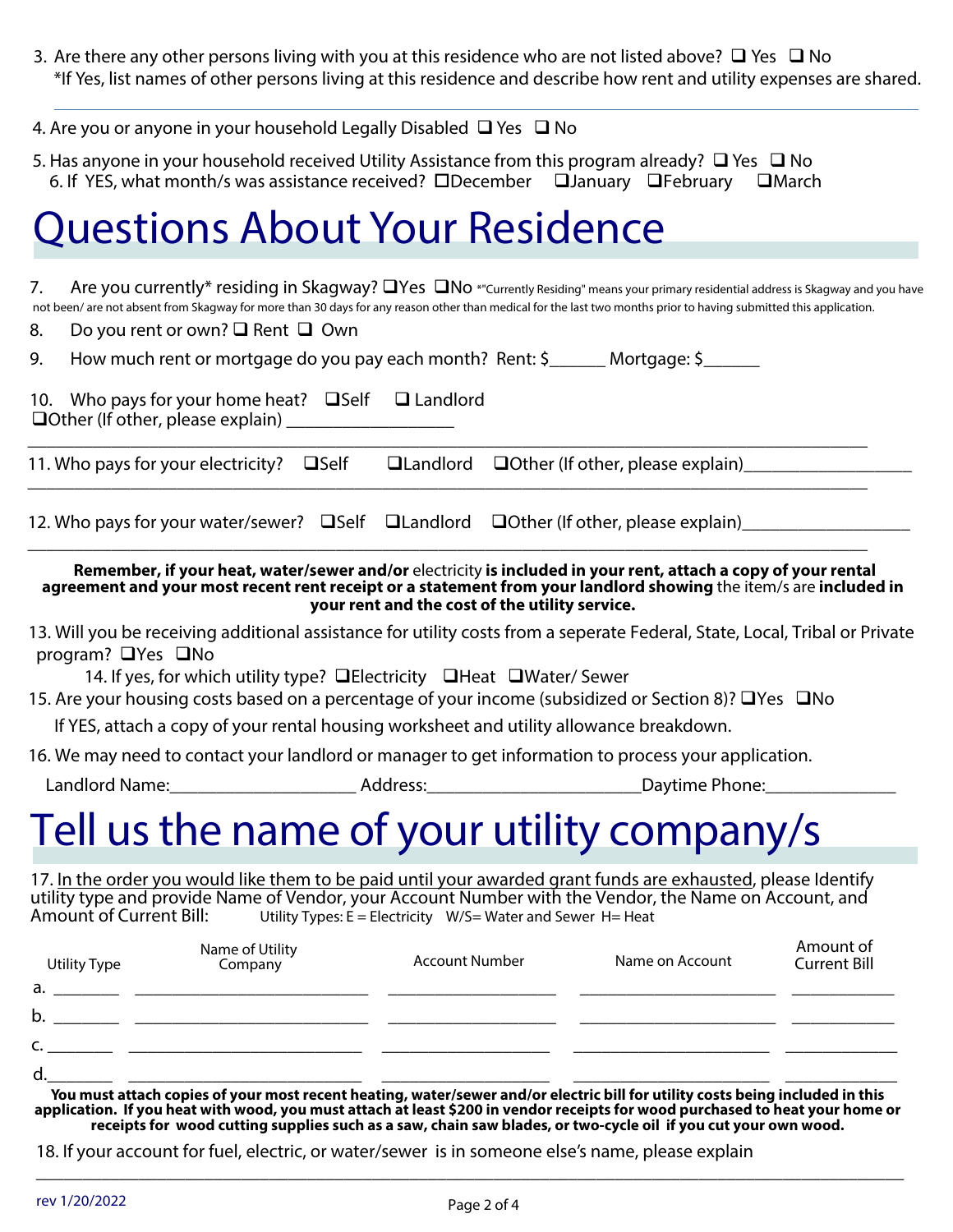# Income in Your Household

#### **Example of what income to report**

| <b>Application received in:</b> |   | <b>Provide proof of all income</b><br>received: |
|---------------------------------|---|-------------------------------------------------|
| January                         | → | November 16 - December 15                       |
| February                        | → | December 16 - January 15                        |

| XYZ company<br>123 Lane<br>Anchorage, AK 99501 |                                     |                              |                    |                       |  |                                                                               |                                  |                           |                                          | <b>Earnings Statement</b>                   |
|------------------------------------------------|-------------------------------------|------------------------------|--------------------|-----------------------|--|-------------------------------------------------------------------------------|----------------------------------|---------------------------|------------------------------------------|---------------------------------------------|
| EMPLOYEE NO.<br>045345                         |                                     | ENPLOYEE NAME<br>JOHN J. DOE |                    |                       |  | SOCIAL SECURITY NO<br>xxx-xx-9898                                             |                                  | PERIOD BEG.<br>01/18/2011 | PERIOD END<br>02/01/2011                 | <b>CHECK DATE</b><br>02/04/2011             |
| EARNINGS                                       | <b>HOURS</b>                        |                              | <b>RATE</b>        | <b>CURRENT AMOUNT</b> |  | WITHOLDINGS/DEDUCTIONS                                                        |                                  | <b>CURRENT AMOUNT</b>     |                                          | YEAR TO UATE                                |
| REGULAR PAY                                    | 87.60                               |                              |                    | 2307.69               |  | <b>STATE TAX AMT</b><br>DEFERRED CMP<br>FED TAX AMT<br><b>HI TAX</b><br>OASDE |                                  |                           | 0.00<br>0.00<br>281.54<br>33.46<br>96.92 | 0.00<br>0.00<br>1126.15<br>133.85<br>387.69 |
| <b>CURRENT AMOUNT</b><br>2307.69               | <b>CURRENT DEDUCTIONS</b><br>499.62 |                              | NET PAY<br>1808.08 |                       |  | <b>YTD EARNINGS</b><br>9230.77                                                | <b>YTD DEDUCTIONS</b><br>1998.46 |                           | <b>YTD NET PAY</b><br>7232.31            | CHECK NO.<br>48974                          |

19. Income is based off of Gross Income and an off-month time-frame for income received (please reference table above for examples). List all your income from the "month" prior. Without proof, your application may be delayed or denied. Acceptable proof includes wage stubs showing check date, gross income and year-to-date figures, an employer work statement (Form B) or signed letter from your employer. Year-end statements or award letters are required for Social Security and retirement benefits. Check stubs for Skagway's Unemployment. For UI Benefits only, bank statements are acceptable proof but must be accompanied with the State of AK Monetary Determination Letter. If you're a seasonal worker or self-employed, use Form C or A to determine your monthly income.

**Type of Income Codes** 

| AD          | <b>Adoption Subsidies</b>        | GR         | <b>General Relief</b>                | SL.            | Student Loans/Grants not used on tuition |
|-------------|----------------------------------|------------|--------------------------------------|----------------|------------------------------------------|
| APA         | Adult Public Assistance Program  | IN         | Interest                             | SSL.           | Supplemental Security Income             |
| <b>ATAP</b> | Alaska Temporary Assistance      | ND.        | Native Dividends                     | ΤI             | <b>Tips and Gratuities</b>               |
| BIA         | <b>BIA General Assistance</b>    | <b>PE</b>  | Pension (other than Veteran's        |                | UI Unemployment Insurance                |
| <b>BP</b>   | Bingo/Pull Tab Winnings          | <b>PFD</b> | benefits)<br>Permanent Fund Dividend | VB             | Veteran's Benefits                       |
| CO.         | Cash Outs of Retirement/Pension  | <b>RI</b>  | Rental Income                        |                | WA Wages                                 |
| <b>CS</b>   | <b>Child Support and Alimony</b> | <b>SEA</b> | Seasonal Work                        | WC.            | Worker's Compensation                    |
| <b>DI</b>   | <b>Dividends</b>                 | <b>SE</b>  | Self-Employment                      | TТ             | <b>Tribal TANF</b>                       |
| <b>FLS</b>  | Family Support (Please Explain)  | SB.        | <b>Senior Benefits</b>               | <b>SUI</b>     | Municipality of Skagway Unemployment     |
| FC          | <b>Foster Care Payments</b>      | SSA        | Social Security                      | $\overline{O}$ | Other (Please Explain)                   |

| Household member            | Income<br><b>Type</b><br>(See above) | Employer's<br>Name | Employer's<br>Phone<br>Number | Last Month's<br>Gross<br>Income | Last day of<br>work | Weekly?<br>Monthly? |
|-----------------------------|--------------------------------------|--------------------|-------------------------------|---------------------------------|---------------------|---------------------|
| <b>Example: Susan Jones</b> | <b>WA</b>                            | <b>XYZ Grocery</b> | 907-555-5555                  | 800.00                          | <b>January 31</b>   | <b>Weekly</b>       |
|                             |                                      |                    |                               |                                 |                     |                     |
|                             |                                      |                    |                               |                                 |                     |                     |
|                             |                                      |                    |                               |                                 |                     |                     |
|                             |                                      |                    |                               |                                 |                     |                     |
|                             |                                      |                    |                               |                                 |                     |                     |
|                             |                                      |                    |                               |                                 |                     |                     |

20. Does anyone have income from seasonal/self-employment? (farming, fishing, home party sales, etc)  $\Box$  Yes  $\Box$  No See Form C or A for examples, how to calculate gross income and what to send as proof of income.

|        | 21. Does anyone in your house receive rental income from property? $\Box$ Yes $\Box$ No |
|--------|-----------------------------------------------------------------------------------------|
| Owner: | Monthly Rental Income:                                                                  |

| 22. If your household income doesn't cover basic living expenses, explain how you are paying these costs. |  |  |  |
|-----------------------------------------------------------------------------------------------------------|--|--|--|
|-----------------------------------------------------------------------------------------------------------|--|--|--|

Utilities:

Rent:

<u>reserve the serves of the serves of the serves of the serves of the serves of the serves of the serves of the s</u>

### **Please Read and Sign the Next Page Caps**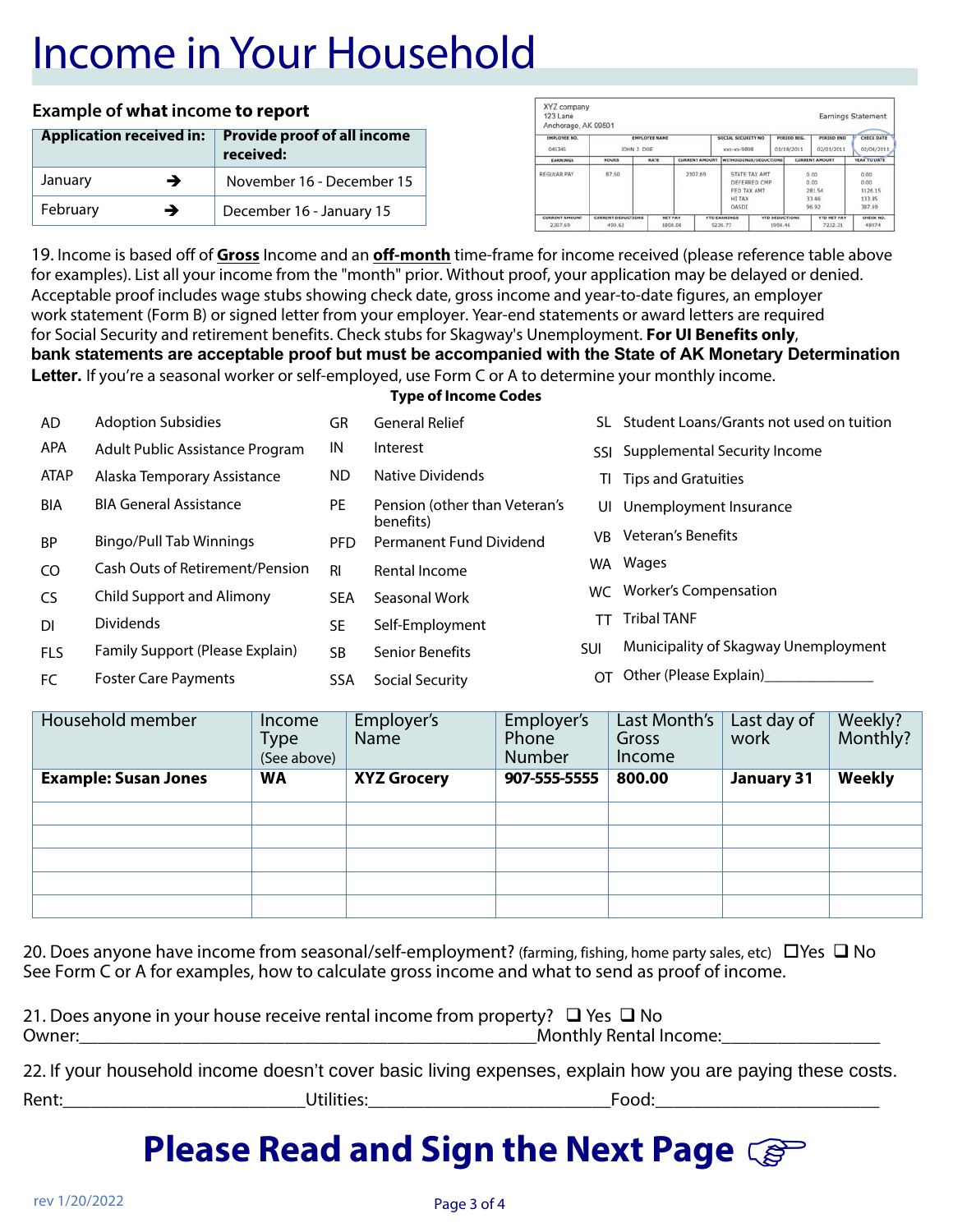# **Please Review and Check Boxes**

- $\Box$  Answer all 22 questions.
- $\Box$  Provide complete information for each household member.
- $\Box$  Include a copy of your latest home heating and electric bill, or wood vendor receipts. Please include wood vendor receipts showing at least \$50 of out-of-pocket costs.
- $\Box$  Include a copy of your ID.
- $\Box$  Include a copy of Power of Attorney (if applicable).  $\Box$ Include proof of income or have your employer
- complete Form B or Form C.
- $\Box$ Include a copy of your latest rent receipt and rental agreement if any of the utilities included with your rent.
- $\Box$  Sign and date the application with today's date.
- $\Box$  Include a copy of your shut-off notice if you are requesting expedited processing.

## Signature

|                        | $\tilde{\phantom{a}}$                                                                                                                                                                                                                                                                                                                                                                                                                                                                                                                                                                                                                                                                                                                                                                                                                                                                                                                                                                 |
|------------------------|---------------------------------------------------------------------------------------------------------------------------------------------------------------------------------------------------------------------------------------------------------------------------------------------------------------------------------------------------------------------------------------------------------------------------------------------------------------------------------------------------------------------------------------------------------------------------------------------------------------------------------------------------------------------------------------------------------------------------------------------------------------------------------------------------------------------------------------------------------------------------------------------------------------------------------------------------------------------------------------|
|                        | (print address) give the<br><u> 1989 - Johann Barn, mars eta bainar eta baina eta baina eta baina eta baina eta baina eta baina eta baina e</u>                                                                                                                                                                                                                                                                                                                                                                                                                                                                                                                                                                                                                                                                                                                                                                                                                                       |
|                        | Skagway Development Corporation- Community Development Services permission to ask for:                                                                                                                                                                                                                                                                                                                                                                                                                                                                                                                                                                                                                                                                                                                                                                                                                                                                                                |
| $\bullet$<br>$\bullet$ | Information about my finances as well as the finances of other household members listed on this application.<br>Information about my utility/heating costs including usage and billing history with my primary fuel & electric vendors.                                                                                                                                                                                                                                                                                                                                                                                                                                                                                                                                                                                                                                                                                                                                               |
|                        | <b>Lunderstand:</b>                                                                                                                                                                                                                                                                                                                                                                                                                                                                                                                                                                                                                                                                                                                                                                                                                                                                                                                                                                   |
| $\bullet$              | That I must notify Skagway Utility Assistance within 10 days if I move or change household members.<br>That a corporate representative may call my home, and may contact other people in order to verify my eligibility for<br>assistance. I also understand that information I give may be verified by computer cross-matching with other agencies.<br>That I must be currently living in the home for which I am applying.                                                                                                                                                                                                                                                                                                                                                                                                                                                                                                                                                          |
|                        | I authorize:                                                                                                                                                                                                                                                                                                                                                                                                                                                                                                                                                                                                                                                                                                                                                                                                                                                                                                                                                                          |
| $\bullet$<br>$\bullet$ | The Skagway Development Corporation-Community Development Services to communicate with my vendor(s) and<br>other agencies on my behalf as it relates to the Heating Assistance Program.<br>The Alaska Department of Labor to release to the Skagway Development Corporation-Community Development<br>Services information about my eligibility for unemployment insurance and work history.                                                                                                                                                                                                                                                                                                                                                                                                                                                                                                                                                                                           |
|                        | I have read the Program Rules, Rights and Responsibilities and the Release of Information sections of the application<br>packet and I understand them, including fraud and penalties, as described in this application. I understand that I am<br>not entitled to or guaranteed any assistance through this program, any and all funding will be based on available<br>funds and the determination of SDC-CDS program manager. Funding amount may be increased or decreased based<br>on any future changes made to the program as a whole in order to better serve the community or based on funding<br>levels available.<br>I certify under penalty of perjury, or of unsworn falsification in violation of AS 11.56.210, that the statements made<br>regarding the persons in my home, including U.S. citizenship or lawful immigrant status, income, and all other items<br>that pertain to my possible eligibility for benefits are true and correct to the best of my knowledge. |
| X.                     |                                                                                                                                                                                                                                                                                                                                                                                                                                                                                                                                                                                                                                                                                                                                                                                                                                                                                                                                                                                       |
|                        | Date                                                                                                                                                                                                                                                                                                                                                                                                                                                                                                                                                                                                                                                                                                                                                                                                                                                                                                                                                                                  |
|                        |                                                                                                                                                                                                                                                                                                                                                                                                                                                                                                                                                                                                                                                                                                                                                                                                                                                                                                                                                                                       |
|                        | $\overbrace{\text{Signature of other listed adult(s) on application}}$<br>Date                                                                                                                                                                                                                                                                                                                                                                                                                                                                                                                                                                                                                                                                                                                                                                                                                                                                                                        |

Signature of other listed adult(s) on application

|        | <b>Fee Agent and Office Use Only</b>                                                                                                                                                                                                                 |  |  |  |  |
|--------|------------------------------------------------------------------------------------------------------------------------------------------------------------------------------------------------------------------------------------------------------|--|--|--|--|
| ⊔ -    | I certify that I have checked the information on the application carefully and that it is a true and complete statement<br>of facts according to the best of my knowledge.                                                                           |  |  |  |  |
| $\Box$ | I understand that it is against the law to make false statements and that I am subject to prosecution if I do.<br>$\Box$ I certify that I have been hired by the applicant to assist in the completion of this application.                          |  |  |  |  |
|        | Daytime Phone<br><b>Date</b> and the same of the same of the same of the same of the same of the same of the same of the same of the same of the same of the same of the same of the same of the same of the same of the same of the same of the sam |  |  |  |  |
|        | Address:                                                                                                                                                                                                                                             |  |  |  |  |

Date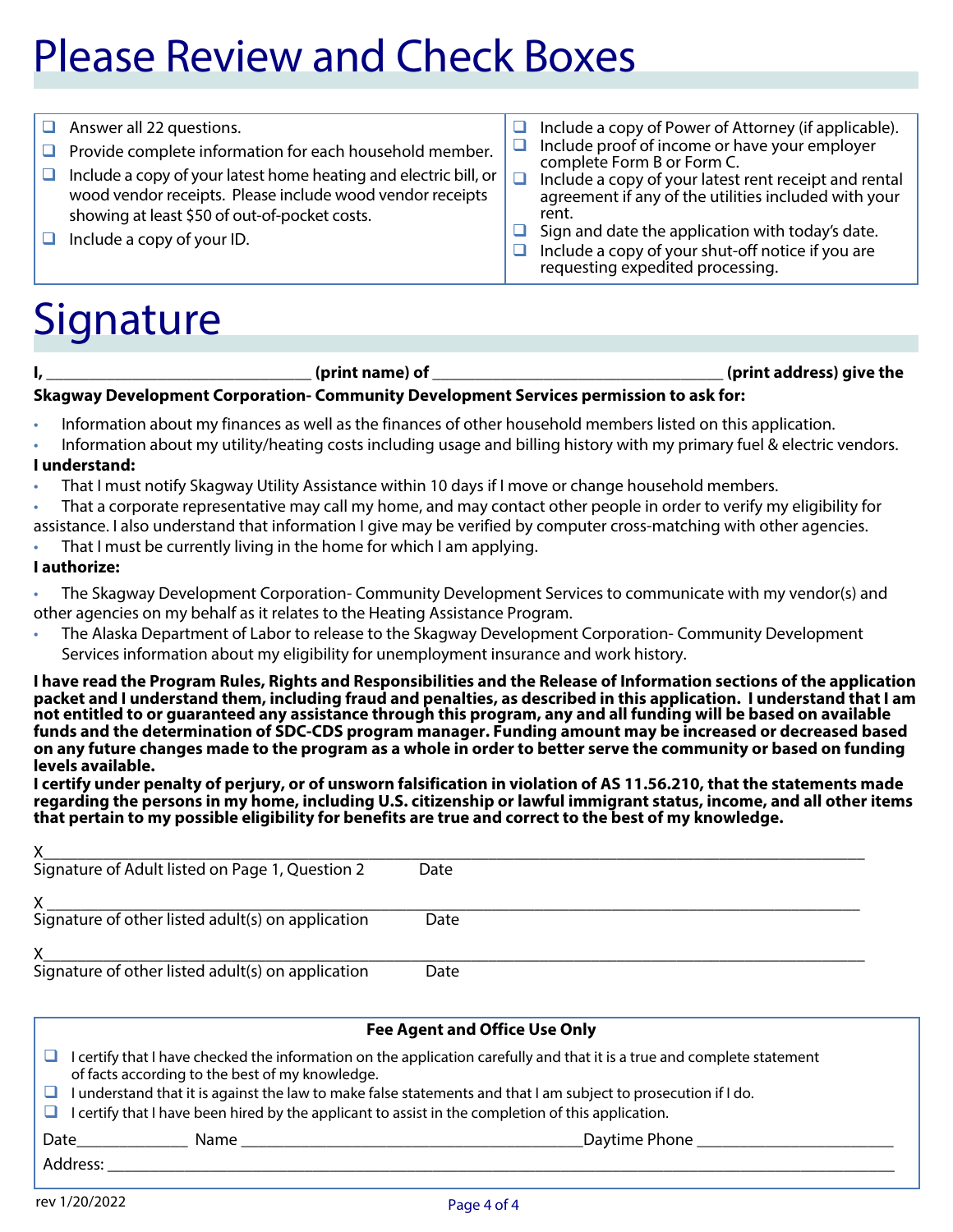# Self-Employment Income and Expenses - Form A

Examples of self-employment include: commercial or charter fishing, carving, trapping, baby-sitting or day care, crafts, home party sales, cosmetic sales, taxi driving, owning your own business and rental income.

Please provide an itemized Profit and Loss Statement listing of all business related income and exp enses received between the 16th day of the prior month and the 15th day of the current month.

- . Allowable business expenses are those expenses that are necessary, non-personal costs of doing business.
- Non-allowable business expenses are depreciation, amortization and the principal portion of payments on  $\bullet$ business debt, personal or home expenses which the household would incur regardless of the business.

Your total monthly self-employment income, less allowable business related expenses, and any other earned and unearned income, will be considered your self-employed earned wages for the month you are applying for. Attach additional pages as necessary.

If you are self-employed through fishing, please send a copy of your entire fishing settlement for the past 12 months. If you have computerized records, you may provide a copy of your ledger documenting your business related income and expenses for the previous 12-month period. Please sign and date the ledger.

| Name of Self-Employed Person: | Name of Business: |
|-------------------------------|-------------------|
|                               |                   |

Type of Business: Type of Business Address:

You may be asked to provide additional documentation such as: copies of ledger books, trip tickets or letters from people who have paid you.

| Itemized Business Income |                      |        |      | <b>Itemized Business Expenses</b> |        |  |
|--------------------------|----------------------|--------|------|-----------------------------------|--------|--|
| Date                     | Source               | Amount | Date | Source                            | Amount |  |
|                          |                      |        |      |                                   |        |  |
|                          |                      |        |      |                                   |        |  |
|                          |                      |        |      |                                   |        |  |
|                          |                      |        |      |                                   |        |  |
|                          |                      |        |      |                                   |        |  |
|                          |                      |        |      |                                   |        |  |
|                          |                      |        |      |                                   |        |  |
|                          |                      |        |      |                                   |        |  |
|                          |                      |        |      |                                   |        |  |
|                          |                      |        |      |                                   |        |  |
|                          |                      |        |      |                                   |        |  |
|                          | 1-Month Income Total |        |      | 1-Month Expenses Total            |        |  |

Attach additional pages as necessary.

I certify under penalty of perjury, or of unsworn falsification in violation of AS11.56.210, that this income and expenditure information is true and correct to the best of my knowledge.

| Signature:    | <b>Printed Name:</b> | Date: |
|---------------|----------------------|-------|
| rev 1/20/2022 |                      |       |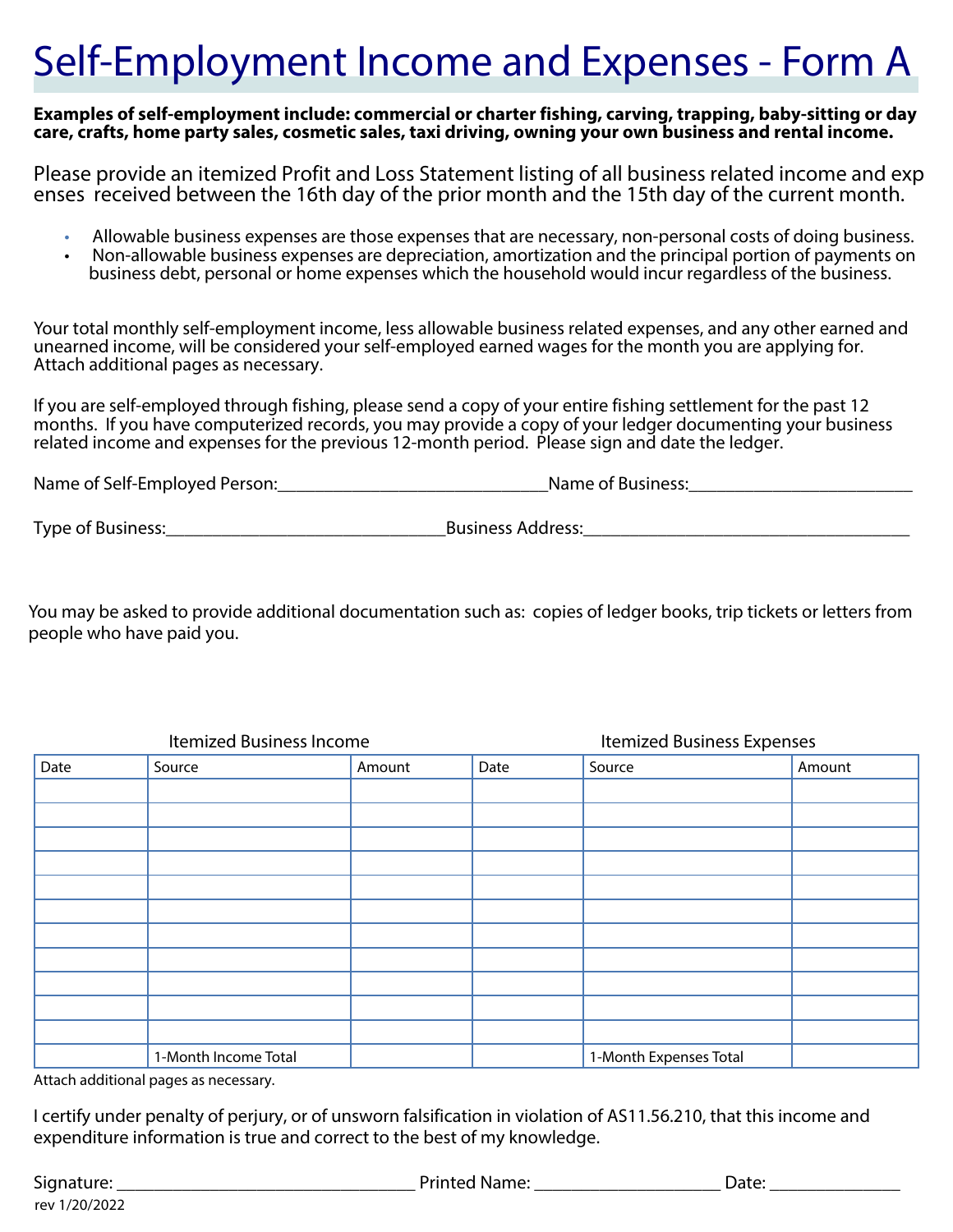# **Employment Statement - Form B**

| Employee Signature:                                             |                                                     |                                                                                                          |  |  |
|-----------------------------------------------------------------|-----------------------------------------------------|----------------------------------------------------------------------------------------------------------|--|--|
| this form to the address above. Your assistance is appreciated. |                                                     |                                                                                                          |  |  |
|                                                                 | <b>For Employer Use Only</b>                        |                                                                                                          |  |  |
|                                                                 |                                                     |                                                                                                          |  |  |
|                                                                 |                                                     | Number of paycheck's issued between the 16th of the prior month and 15th of current month:<br>1992       |  |  |
| or attach a copy of a computer print out.                       |                                                     | Provide the information below for paychecks issued the 16th of the prior month and 15th of current month |  |  |
| Gross Pay                                                       | <b>Issue Date</b>                                   | <b>Tips Received</b>                                                                                     |  |  |
|                                                                 |                                                     |                                                                                                          |  |  |
|                                                                 |                                                     |                                                                                                          |  |  |
|                                                                 |                                                     |                                                                                                          |  |  |
|                                                                 |                                                     |                                                                                                          |  |  |
|                                                                 |                                                     |                                                                                                          |  |  |
|                                                                 |                                                     |                                                                                                          |  |  |
|                                                                 |                                                     |                                                                                                          |  |  |
|                                                                 |                                                     |                                                                                                          |  |  |
|                                                                 | ****Note: The Employer Must Sign this Statement**** |                                                                                                          |  |  |